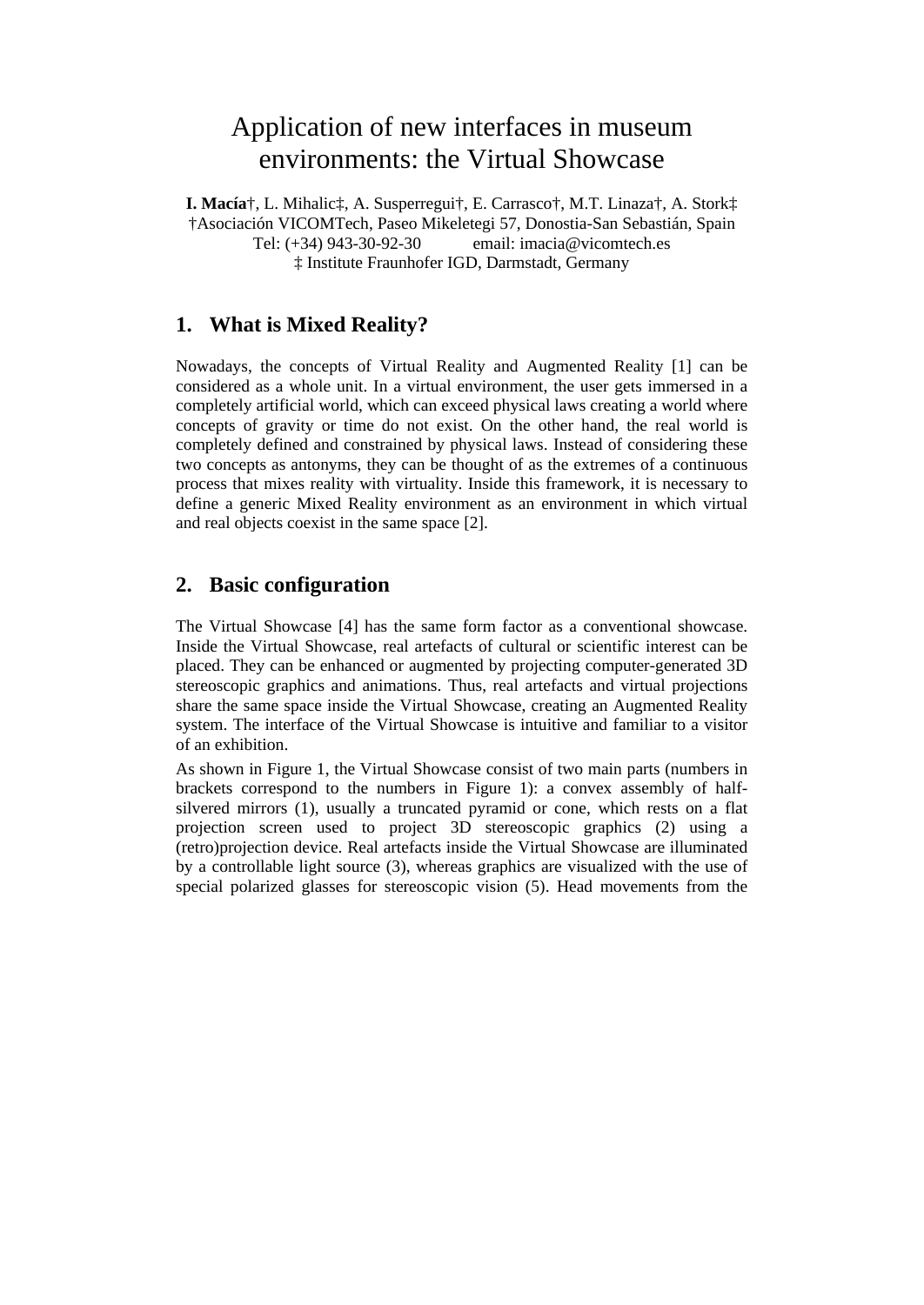different users are tracked by a tracking system (6), which uses mostly magnetic or optical sensors. Computer generated graphics are projected on the screen and reflected in the semi-transparent mirrors.



*Figure 1 Virtual Showcase pyramid-shaped prototype (Courtesy of O. Bimber).*

# **3. Virtual Showcase prototype in San Telmo Museum**

# **3.1 Event definition**

The first worldwide application of this type of Virtual Showcase technology in a museum has been implemented in the context of the exhibition *FERRUM. Burdina Gipuzkoan. El hierro en Guipúzcoa* at the Museum of San Telmo in Donostia-San Sebastián. The Virtual Showcase prototype has been used as a Virtual Reality display in which 3D reconstructions of historical and archaeological artefacts are exhibited (Figure 2).

# **3.2 Features of the prototype**

#### *3.2.1 Visualization system*

Among all possible configurations of Virtual Showcase using these technologies, a convex volume with the shape of a truncated square pyramid has been chosen for the current event. The graphic visualization system uses retroprojection techniques by means of projectors to display the images. The stereoscopic system makes use of passive stereo for the first time in a Virtual Showcase application.

Images are displayed with dual projectors, one for each eye, equipped with polarization filters. Glasses are equipped with corresponding polarization filters. Projectors are calibrated in such a way that both projected images overlap, forming a stereoscopic pair. These images are reflected on a mirror placed under the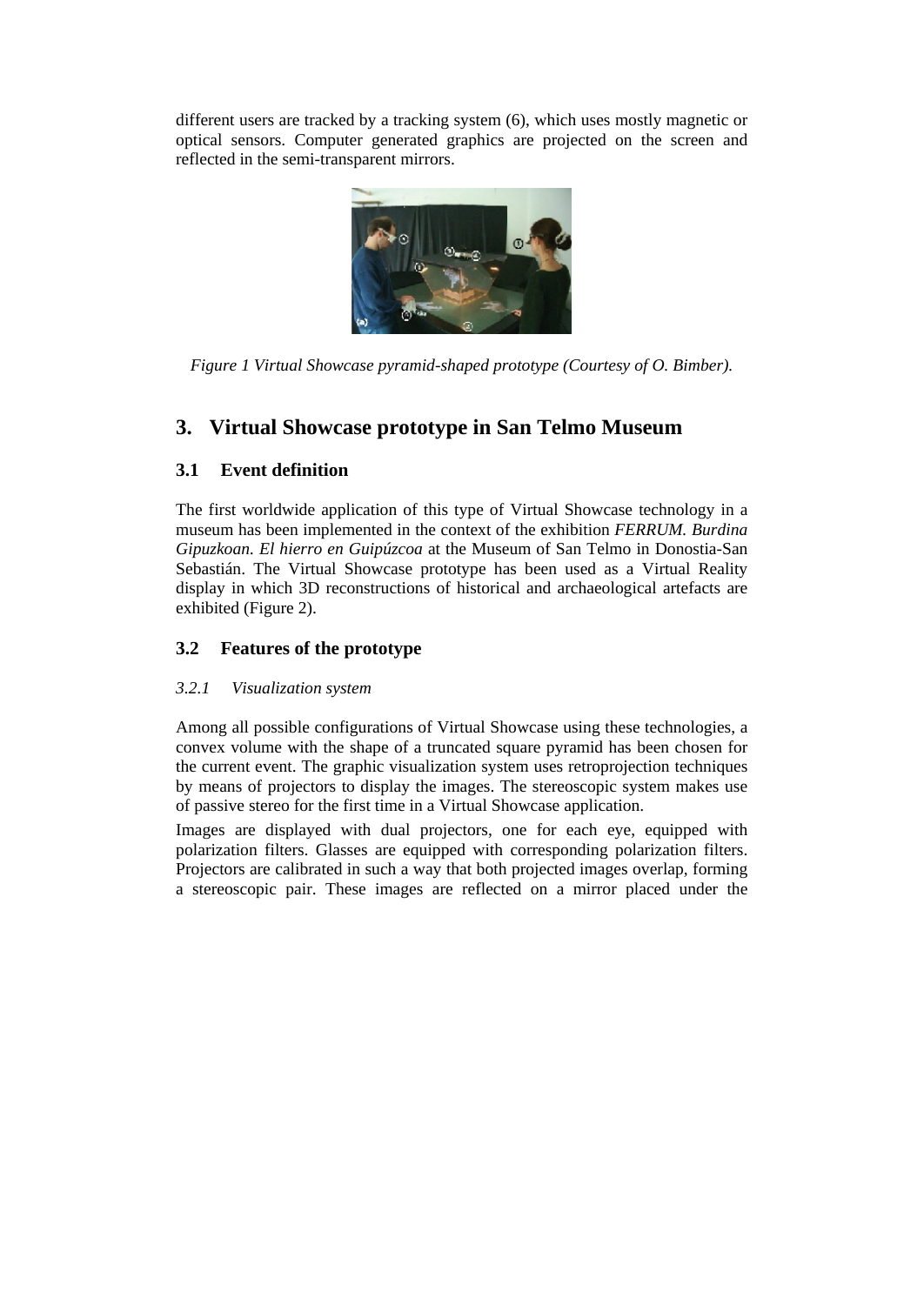projection screen with an angle of 45º and thus resulting in an undistorted image in the projection screen the Virtual Showcase lies on. The graphics system collects the tracking data and generates three views for each image of the stereoscopic pair that display the adequate view for each of the users.





*Figure 2 Virtual Showcase Prototype in San Telmo Museum.*

#### *3.2.2 Tracking system*

For this application, an optical tracking system has been used. It consists of two infrared cameras, which register the movement of some reflective markers attached to the passive glasses for stereo viewing. There are three tracked glasses equipped with markers, one for each of the three available sides of the Virtual Showcase. The configuration of the markers for each pair of glasses has been chosen in such a way that occlusion is avoided as much as possible. The information of the position of the user is sent to a computer, which deals with the acquisition of the tracking system data. These data are sent through a network connection to the computer that generates the graphics, so it renders the adequate view for each user position.

#### **3.3 Differences with the laboratory prototype**

The installation of the prototype in the museum has arisen a series of problems not found in the laboratory prototype. One of the main problems is the possible decalibration of the tracking system and the projectors due to movements or shaking. Due to the impossibility of hanging the cameras from the ceiling of the museum, it was necessary to build a large support structure which allows hanging the cameras from it. Finally, some stairs have been placed in two sides of the projection table, so that they make it possible for everyone to look at the virtual artefacts from an optimal height.